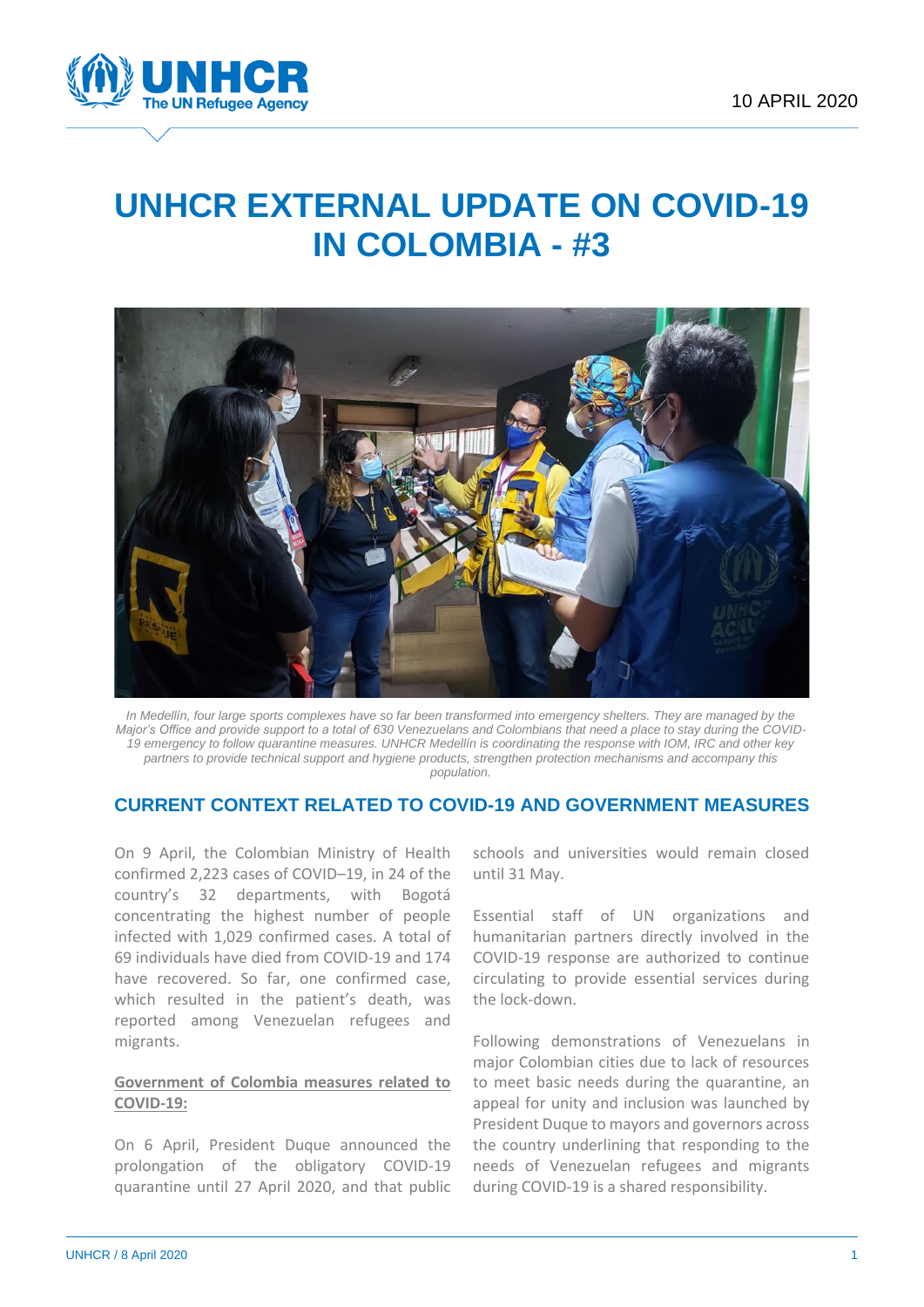

Minister of Housing, Jonathan Malagón announced that evictions of Colombian families are prohibited by law during the quarantine and 2 months after it. A freeze in the rental prices for the foreseen period was also declared. Although the measure should also apply to Venezuelans, there have been reports of continued evictions in major cities like Cali, Medellín, and Bogotá.



*Thousands of Venezuelan refugees and migrants require medical services during the COVID emergency. FAMICOVE, a local Venezuelan organization supported by UNHCR provides free medical services via telephone in Medellín.*

Since last week, UNHCR has monitored an increase in the returns of Venezuelans from various places in Colombia but also from Ecuador. All official border crossing points remain closed since 14 March, with the following exceptions at the Simon Bolivar International Bridge: a) entries by medical cases through the humanitarian corridor and b) exits of Venezuelans as part of "the voluntary return" process in coordination with Venezuelan authorities. Since last weekend, an estimated 3,685 persons returned to Venezuela via Cucuta and Arauca, many arriving in buses from Bucaramanga (Santander), Bogota, and Soacha (close to Bogota), including transportation organized by the local authorities, while others arriving on foot.

Due to the national border closure put in place since 17 March up to 30 May and the mandatory isolation measures, vulnerable Venezuelans including those already living in Colombia, those in transit and the pendular migrants holding Border Mobility Cards, are no longer able to obtain food, medicine or cash in Colombia to support themselves and their families in Venezuela. Given the situation, many Venezuelans continue returning to Venezuela through irregular border crossings, due to the growing lack of food and restrictions on access to health and livelihoods in Colombia.



*In Arauca, UNHCR staff and partners are working with authorities and medical staff to support local capacities in the humanitarian response.*

UNHCR protection monitoring and interviews with persons of concern corroborate media reports of increasing xenophobic behaviors against Venezuelans, as many of them are on the streets despite curfew and quarantine measures because they cannot pay their rent due to loss of livelihoods.

#### **Situation of internally displaced persons**

Despite last week's ELN announcement of a unilateral and temporal ceasefire, illegal armed groups continue to clash in the Chocó department, leading to a new large group displacement in the Bojayá community of more than 190 people last Sunday, with another 570 individuals confined. In the Catatumbo region, a new large group displacement was reported in the municipality of Sardinata.

In the Nariño and on the Pacific coast illegal armed groups are circulating pamphlets on COVID-19 and imposing strict quarantine rules on local communities. The Ombudsperson's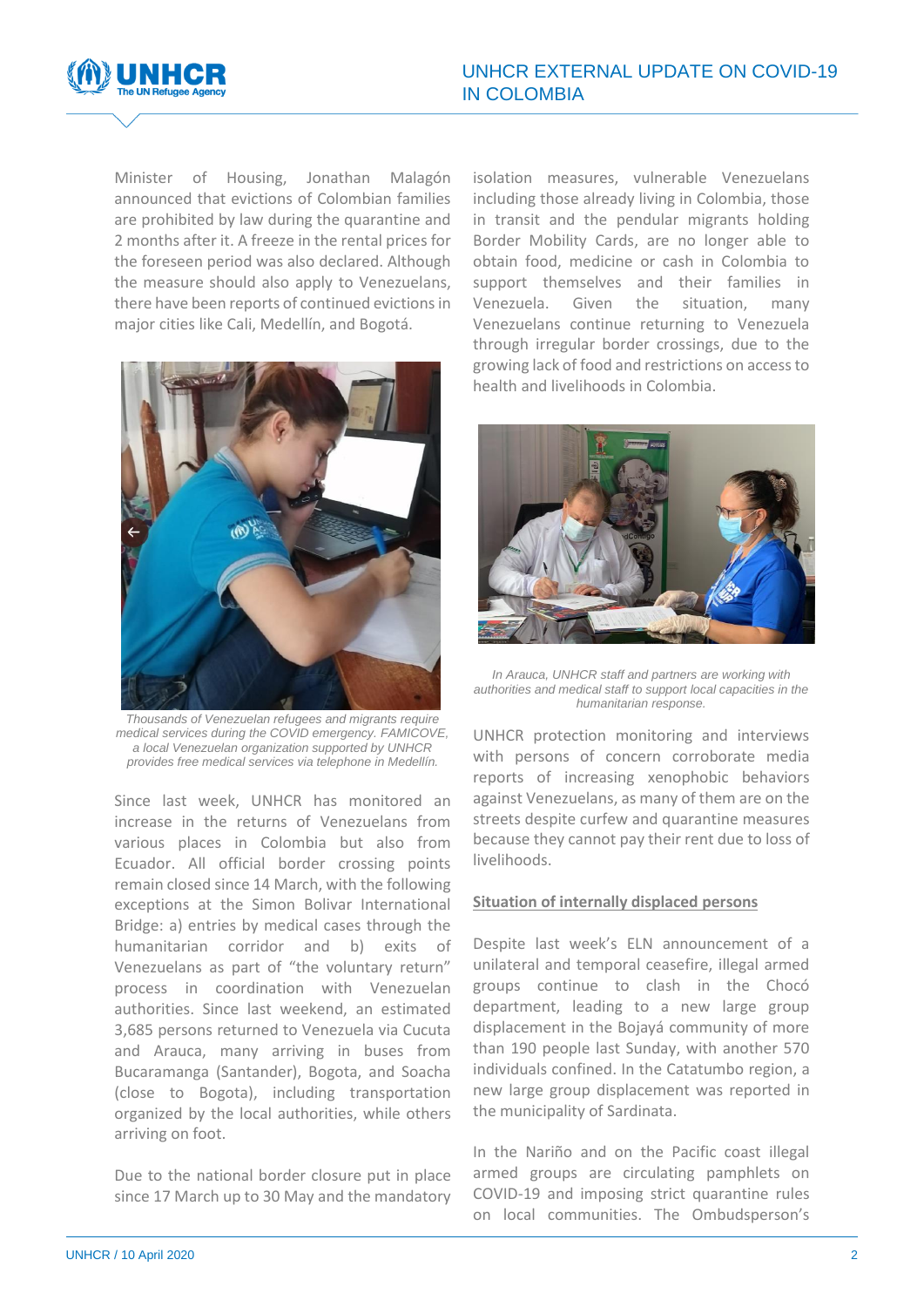

Office expressed concern over the abuse of the mandatory quarantine by illegal armed groups as a control and war tactic.

# **UNHCR'S RESPONSE TO COVID-19**

#### **Health and hygiene/prevention measures:**

During the last two weeks, UNHCR continued reinforcing and complementing local institutional capacities responding to the COVID-19 situation. In **Arauca**, three air conditioning units were donated to the San Vicente Hospital.



*On 3 April, UNHCR staff shift three air conditioning units donated to the San Vicente Hospital in Arauca, contributing to reinforce local capacities in face of the COVID-19 emergency.*

In **La Guajira,** a mobile unit for medical follow-up and investigation of COVID-19 cases was activated, dignity kits were delivered to Venezuelan refugees and migrants to support their copying mechanisms to the COVID-19 situation, and 25 Refugee Housing Units (RHUs) were provided to the San José Hospital in order to reinforce its emergency response. In **Bucaramanga**, four additional RHUs were installed at Santander University Hospital bringing the total number to seven. In **Cali**, 2 RHUs were provided to the health sector and another 2 to clinics. In **Cucuta,** a total of 111 persons were assisted in general, sexual and reproductive health services at La Margarita Health Centre supported by UNHCR, which has reactivated services to vulnerable population in the border area of Villa del Rosario.

Adding to specific activities developed at local level, in the framework of the anti-xenophobia campaign *Somos Panas Colombia* UNHCR continues t[o reinforce messages of solidarity and](https://twitter.com/SomosPanasCol/status/1247269250076741633)  [provide information related to health services](https://twitter.com/SomosPanasCol/status/1247269250076741633)  [and other concerns](https://twitter.com/SomosPanasCol/status/1247269250076741633) raised by Venezuelan refugees and migrants and host communities during the mandatory isolation period.



*orientation messages through social media in order to reach out Venezuelan refugees and migrants during the quarantine.*

#### **Protection and Education:**

#### World Health Day

On 7 April, during [World Health Day](https://www.who.int/news-room/campaigns/world-health-day/world-health-day-2020) the *Somos Panas Colombia* campaign scaled up its efforts in social media, seeking to highlight the importance of reducing discrimination during this health crisis. The campaign raises awareness about the solidarity shown by Venezuelan doctors in Colombia, who are supporting their Colombian colleagues in responding to the pandemic.



*Luis, a Venezuelan doctor working in Medellín, says there are 4 doctors in his family and all of them are proud to be contributing to the Colombian health system.*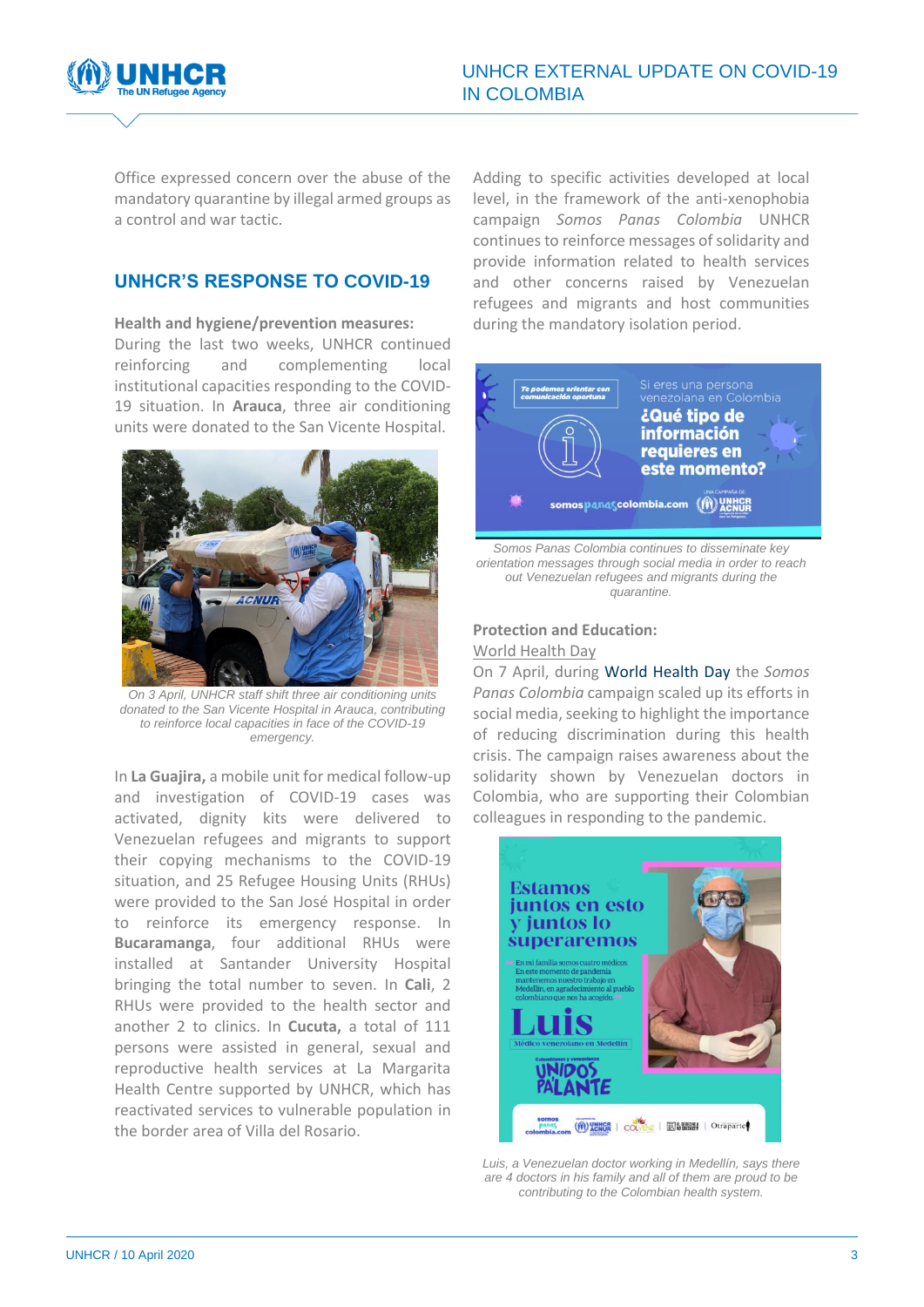

Between 16 March and 3 April, UNHCR continued **remote registration in PRIMES via telephone**, registering 2,013 receptions equivalent to 6,921 individuals, out of which 70% were women, 29% men, and 1% unspecified. The most common specific needs identified during this reception process were legal and physical protection needs (871), serious medical condition (245), child at risk (238), single parent (155), woman at risk (99), among others.

In **Cúcuta and Bucaramanga**, a total number of 223 cases were assisted via a newly established UNHCR 1-800 Hotline. In **La Guajira**, UNHCR and partners distributed over 300 education materials for children and their families during the quarantine among Venezuelans and host communities. In **Mocoa**, 5 institutional telephone numbers for local Ombudsperson Offices were enabled covering 12 out of 13 municipalities.

#### **Shelter, NFIs and WASH**

In **Arauca**, UNHCR had to suspend the opening of a shelter space for families at risk of living on the streets, due to pull factor concerns raised by the Governor's office. In **La Guajira**, over 500 people continue to be quarantined at the Integrated Assistance Center (CAI) and supported through integrated services. As part of the Government's contingency planning, UNHCR supported the Municipality of Maicao with the design of an emergency shelter to be built within a stadium, with the potential to hold 70 COVID-19 patients. In **Maicao, La Guajira and Mocoa**, **Putumayo** UNHCR has provided emergency shelter to some Venezuelan refugees and migrants at hotels.

In **Cali**, 500 masks have been provided to the Mayor's Office for further distribution amongst health sector employees, and hygiene kits were provided for 57 families (167 people) in Jamundí. Near the Panamanian border, UNHCR provided 400 hygiene kits and 50 baby kits to the Mayor's Offices of Necoclí, Apartadó, Turbo and Carepa.

#### **Food Security and Nutrition**

In **Cucuta**, UNHCR with support of World Vision, distributed 435 food kits among persons of concern who were targeted beneficiaries in previous community-based interventions.



*UNHCR Medellín follows-up on critical cases in a shelter managed by the Mayor's Office. Lía, a Venezuelan pregnant woman currently staying at the shelter, used to sell goods in the street and is now out of resources due to quarantine measures.*

#### **Cash-Based Interventions**

In **Arauca**, UNHCR will start cash distribution this week for 200 families through its partner CISP. In **Medellín**, UNHCR is partnering with the Mayor's Office to provide multipurpose cash grants to 400 vulnerable families. In **Bogotá and Soacha,**  the first of 700 vulnerable families started receiving cash grants this week. UNHCR is prioritizing cash assistance also in other cities across the country, as an alternative for many who have lost livelihood opportunities during the mandatory isolation and are struggling to meet basic needs.

## **UNHCR'S PREPAREDNESS AND RESPONSE PRIORITIES**

UNHCR Colombia is currently appealing for USD 5.16 million for the COVID-19 response. Thanks to donor contributions received against the **UNHCR Global Appeal for the COVID-19 response**, UNHCR Colombia has so far received USD 4.5 million which are being used against the activities outlined in the Colombia part of the Global Appeal available [here](http://reporting.unhcr.org/download?file=COVID-19%20appeal%20-%20REVISED%20-%20FINAL.pdf)**.**